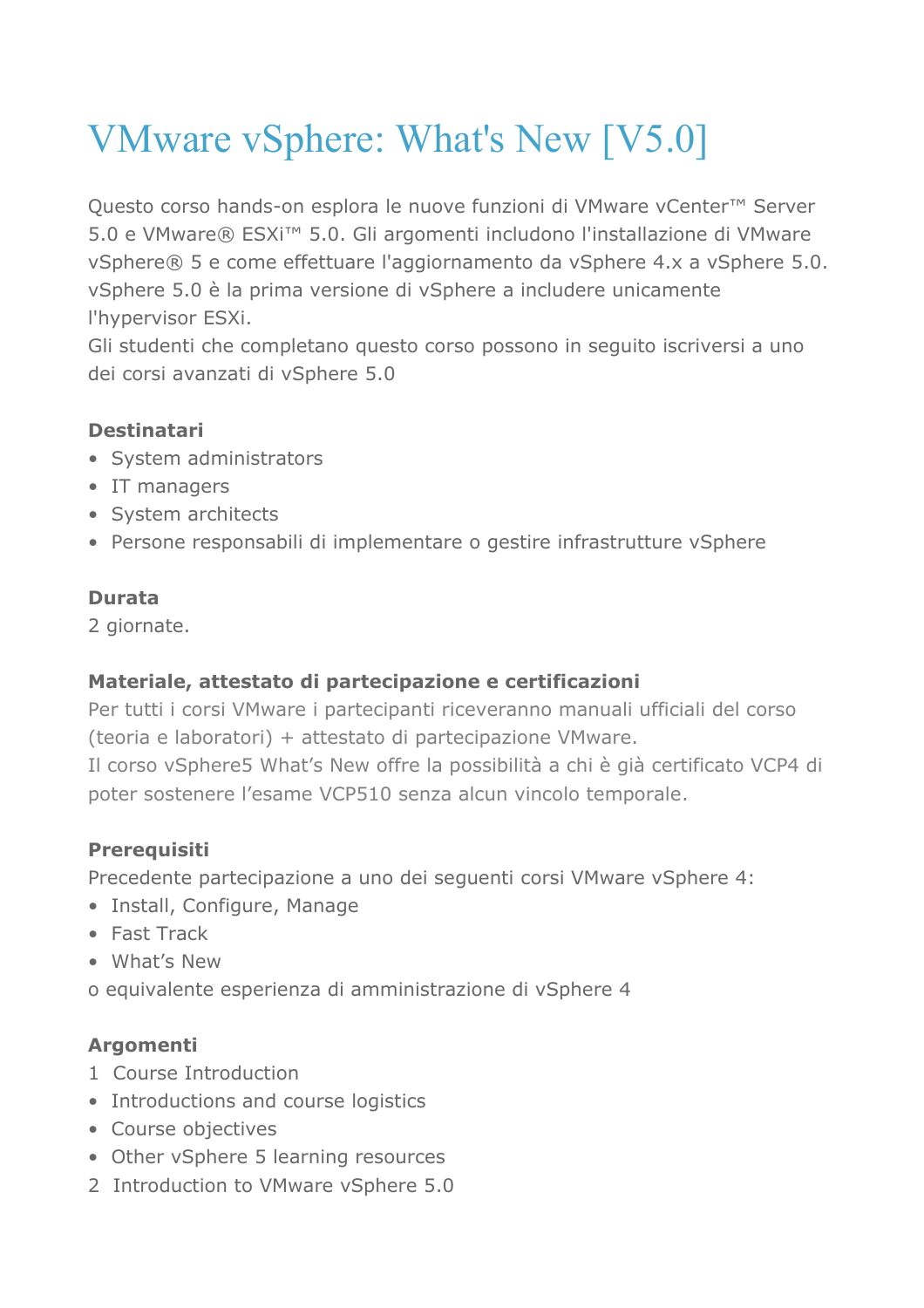• Key enhancements in ESXi, vCenter Server, and VMware vSphere Upgrade Manager

• Upgrade vSphere components from vSphere 4.x to vSphere 5.0, including vCenter Server, Update Manager, and ESXi

- 3 Virtual Machine Management
- Describe new virtual machine version 8 hardware features
- Explain virtual machine snapshot consolidation
- Describe the vCenter Solutions Manager
- Upgrade a virtual machine to version 8 hardware
- Install, register, and use the Web-based vSphere Client
- 4 Network Management
- Describe the ESXi firewall
- Describe new features of vNetwork distributed switches including NetFlow, port mirroring, and Link Layer Discovery Protocol

• Describe enhancements to network I/O control, including 802.1p priority tagging, user-defined virtual machine resource pools, and the host-based replication traffic pool

- Configure the ESXi firewall
- Configure and test port mirroring
- 5 Storage Management

• Describe new storage features, including VMFS5, Fibre Channel over Ethernet software adapters, policy-driven storage management and vStorage API for Storage Awareness, solid-state disk support, and VMware vSphere vStorage Appliance

• Describe enhanced features, including snapshot support for VMware vSphere Storage vMotion, increased storage performance, and new primitives in the vStorage API for Array Integration

- Upgrade VMFS3 to VMFS5
- Create a storage policy
- 6 Scalability
- Scaling enhancements to resource pools and VMware vSphere vMotion™
- Describe Storage DRS operation
- Create a datastore cluster for Storage DRS
- Configure Storage DRS
- 7 High Availability

• Describe enhancements to the VMware Fault Tolerance and Enhanced vMotion Compatibility features

• Describe the operation of VMware HA using the new Fault Domain Manager agents